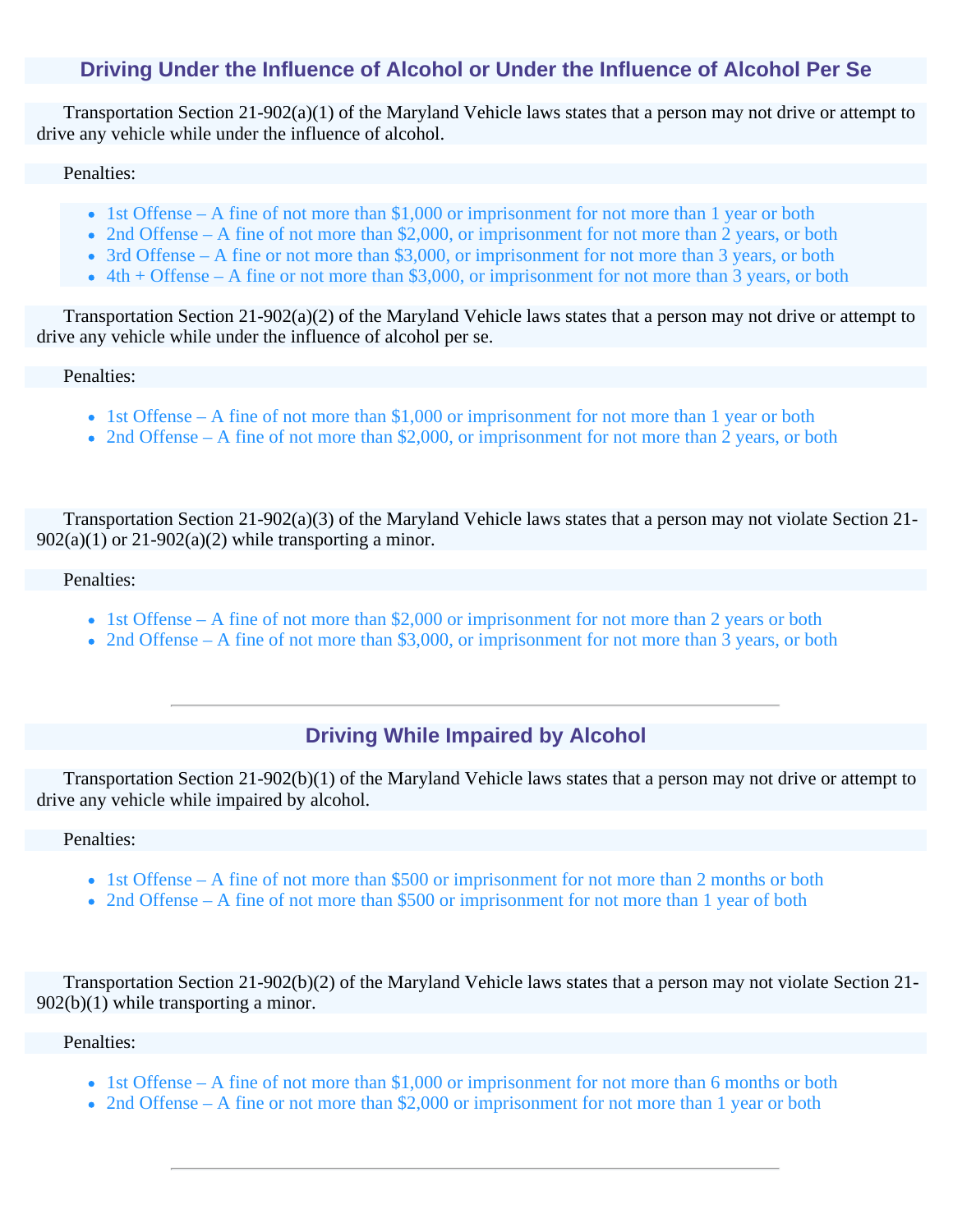# **Driving While Impaired by Drugs or Drugs and Alcohol**

Transportation Section 21-902(c)(1) of the Maryland Vehicle laws states that a person may not drive or attempt to drive any vehicle while he is so impaired by any drug, any combination of drugs, or a combination of one or more drugs and alcohol that he cannot drive a vehicle safely.

### Penalties:

- 1st Offense A fine of not more than \$500 or imprisonment for not more than 2 months or both
- 2nd Offense A fine of not more than \$500 or imprisonment for not more than 1 year of both
- 3rd Offense A fine of not more than \$500 or imprisonment for not more than 1 year of both
- 4th Offense A fine or not more than \$2,000 or imprisonment for not more than 1 year or both

Transportation Section 21-902(c)(3) of the Maryland Vehicle laws states that a person may not violate Section 21-  $902(c)(1)$  while transporting a minor.

### Penalties:

- 1st Offense A fine of not more than \$1,000 or imprisonment for not more than 6 months or both
- 2nd Offense A fine or not more than \$2,000 or imprisonment for not more than 1 year or both

## **Driving While Impaired by Controlled Dangerous Substance**

Transportation Section 21-902(d)(1) of the Maryland Vehicle laws states that a person may not drive or attempt to drive any vehicle while the person is so impaired by any controlled dangerous substance, as that term is defined in §15-101 of the Criminal Law Article, if the person is not entitled to use the controlled dangerous substance under the laws of the state of Maryland.

### Penalties:

- 1st Offense A fine of not more than \$1,000 or imprisonment for not more than 1 year of both
- 2nd Offense –

Transportation Section 21-902(d)(2) of the Maryland Vehicle laws states that a person may not violate Section 21-  $902(d)(1)$  while transporting a minor.

### Penalties:

- 1st Offense A fine of not more than \$2,000 or imprisonment for not more than 2 years or both
- 2nd Offense A fine of not more than \$3,000, or imprisonment for not more than 3 years, or both
- 3rd Offense A fine or not more than \$4,000, or imprisonment for not more than 4 years, or both
- 4th Offense A fine or not more than \$4,000, or imprisonment for not more than 4 years, or both

### **Driving After Arrest for Violation for DUI or DWI**

Transportation Section 21-902.1 of the Maryland Vehicle laws states that an arrestee, a person who has been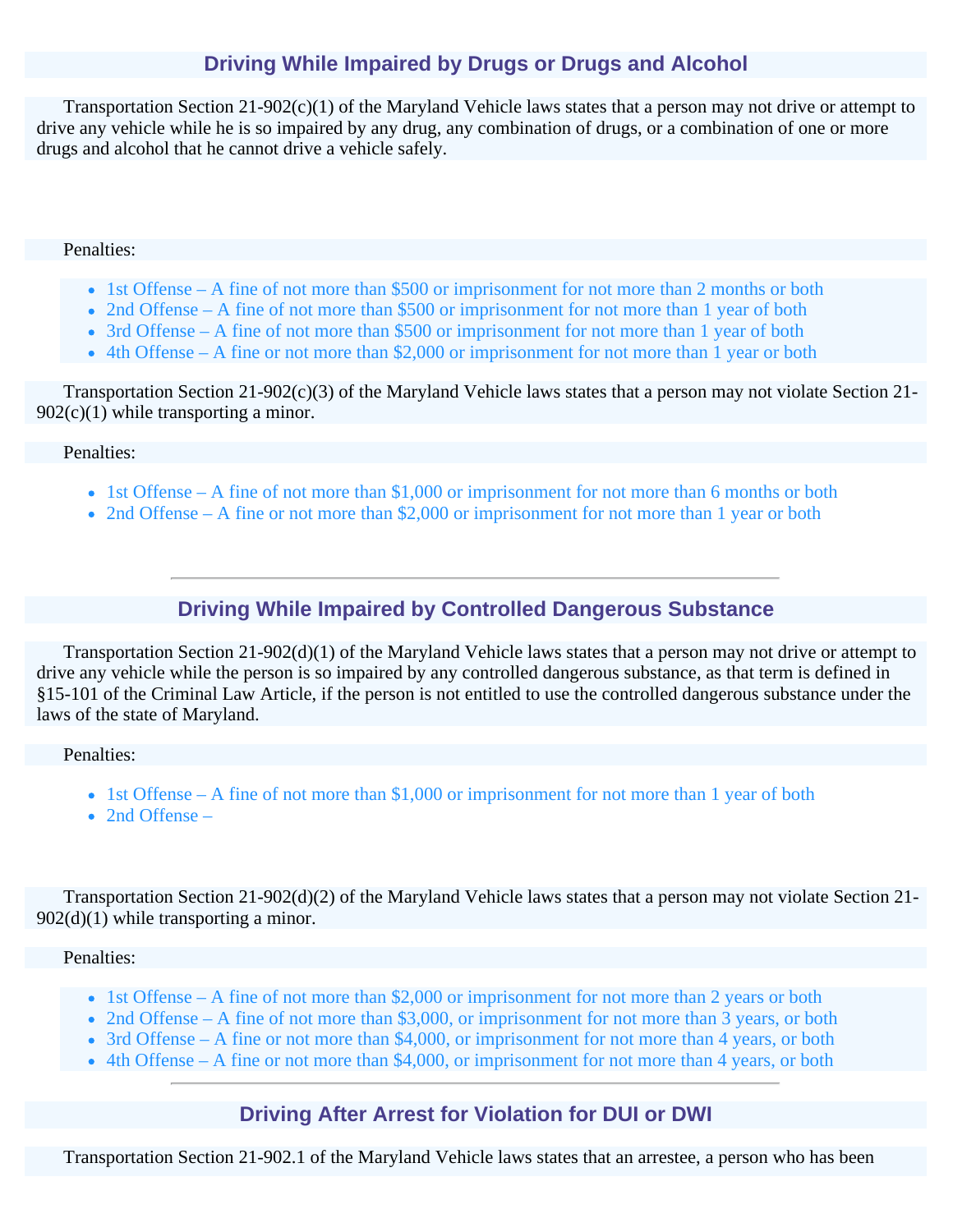arrested for violation of the DUI or DWI laws in the state of Maryland, may not drive a motor vehicle within 12 hours after the arrestee's arrest for violation of the DUI or DWI laws in the state of Maryland.

Penalties:

- 1st Offense A fine of not more than \$500 or imprisonment for not more than 2 months or both
- 2nd Offense A fine of not more than \$500 or imprisonment for not more than 2 months or both
- 3rd Offense A fine of not more than \$500 or imprisonment for not more than 2 months or both
- 4th Offense A fine of not more than \$500 or imprisonment for not more than 2 months or both

# **Consumption of Alcoholic Beverage While Driving on Highway**

Transportation Section 21-903 of the Maryland Vehicle laws states that a driver of a motor vehicle may not consume alcoholic beverage in a passenger area of a motor vehicle on a highway.

# **Measuring Blood Alcohol Content, Chemical Test for Alcohol, Drug or Controlled Dangerous Substance Content**

If a valid analysis of the person's blood or breath sample taken at the time of the infraction has an alcohol concentration of –

- 0.02 or more, it is evidence that the person was driving with at least some alcohol in the person's blood
- 0.05 or less, it is presumed that the person was NOT under the influence of alcohol and that the person was NOT driving while impaired by alcohol
- more than 0.05 but less than 0.07, there is no presumption that the person was or was not under the influence of alcohol or that the person was or was not driving while impaired by alcohol, but the blood alcohol level may be considered with other competent evidence in determining whether the person was or was not driving while under the influence of alcohol or driving while impaired by alcohol
- at least 0.07 but less than 0.08, it is presumed that the person WAS driving while impaired by alcohol absent any defense evidence to the contrary
- 0.08 or more, the person was under the influence of alcohol per se as defined in §11-174.1 of the Transportation Article which states "Under the influence of alcohol per se" means having an alcohol concentration at the time of testing of 0.08 or more as measured by grams of alcohol per 100 milliliters of blood or grams of alcohol per 210 liters of breath.

## **Refusal to Submit to Breathalyzer or Blood tests**

If you refuse to submit to a test for alcohol your right to drive will be suspended will for a period of 270 days for the first offense and for a period of 1 year for a second or subsequent offense.

Please see our **[DUI & DWI Advice](file:///var/folders/dq/bb0qll6504v8_wk2f7j_d4lh0000gn/T/drunk-drugged-impaired-advice.html)** page for advice on this subject from a local Ocean City, Md. DWI / DUI lawyer.

## **Mandatory Minimum Sentences for DUI or DWI in the state of Maryland**

If you are convicted of a violation of Driving Under the Influence of Alcohol ( 21-902(a) ) or Driving While Impaired by a Controlled Dangerous Substance ( 21-902(d) ) within 5 years after a prior conviction of 21-902 , pursuant to Transportation Article, section 27-101(j), you are subjected to a mandatory minimum penalty of imprisonment for not less than 5 days.